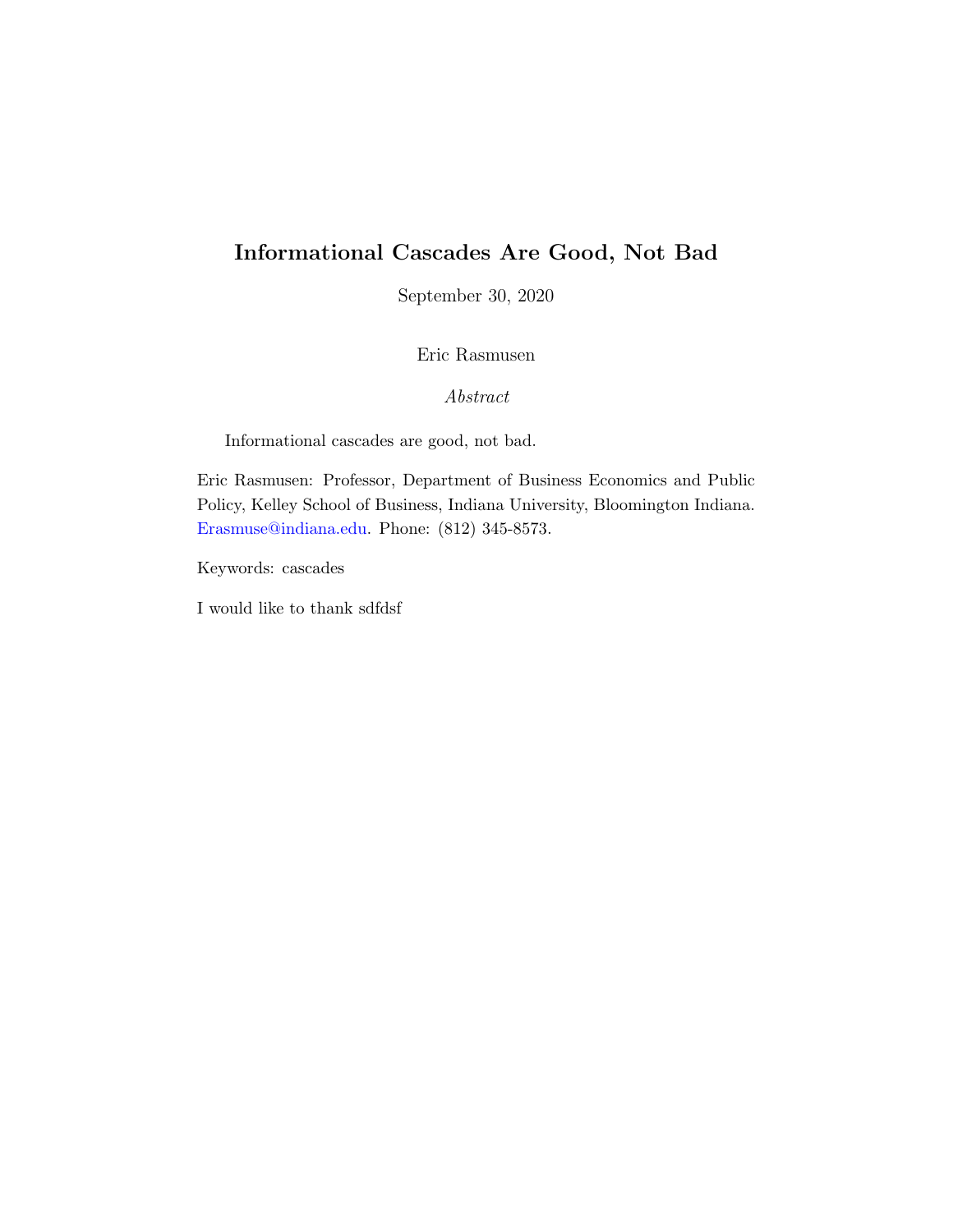#### 1. Introduction

There are N identical players, who make decisions,  $y_i \in \{0, 1\}$ to vote No or Yes on an action depending on whether the true state  $x \in \{0,1\}$ , is Bad  $(x = 0)$  or Good  $(x = 1)$ , each state having equal prior probability. We will say that to vote Yes costs some very small amount  $\epsilon$  as a tiebreaker, so with no information, everybody votes No. Player *i* exerts effort  $e_i \geq 0$  to obtain a signal  $s_i \in (\{0,1\})$  of the state, where we will call these signals BAD  $(s_i = 0)$  and GOOD  $(s_i = 1)$ . A player only observes his own effort and his own signal.

Let us assume for simplicity that a Bad state always generates a BAD signal:  $Prob(s_i = 0 | x = 0) = 1$ . A good sstate, however, might still generate a BAD signal:  $Prob(s_i = 1 | x = 1) = f(e_i) = 1 - .5/(1 +$  $(\alpha e_i)$ , which goes from .5 for low  $e_i$  to 1 for high.

Utility is  $u_i = v(|y - x_i|; |y - x_1|, \dots |y - x_N|)$  for  $i \neq j$ ) –  $e_i^2 - y_i \epsilon$ , where we will want  $v$  to be bigger if  $y$  is nearer to  $x$ , where "nearer" will be defined more precisely later. For now, we can restate that as  $du_i$  $\frac{du_i}{dy_i} > 0$  and  $\frac{du_i}{dy_j} \geq 0$ 

Those are the assumptions, but some notation will also be useful. Let  $\overline{y} = \frac{\Sigma_{i=1}^N}{N}$  denote the average vote. Let  $\hat{x}_i$  denote player *i*'s posterior belief after viewing his own signal and whatever votes he can see before he must decide how to vote.

Consider various regimes.

The Simultaneous-Decision Regime. The players choose informationgathering effort and make their decisions without knowing the other players' votes, simultaneously.

The Sequential-Decision Regime. Player 1 chooses his informationgathering effort, which is unobservable, but then chooses his vote, which players 2 through N observe. Player 2 then chooses his effort and vote, with the vote observed by everyone else, Player 3 chooses, and so on until player N.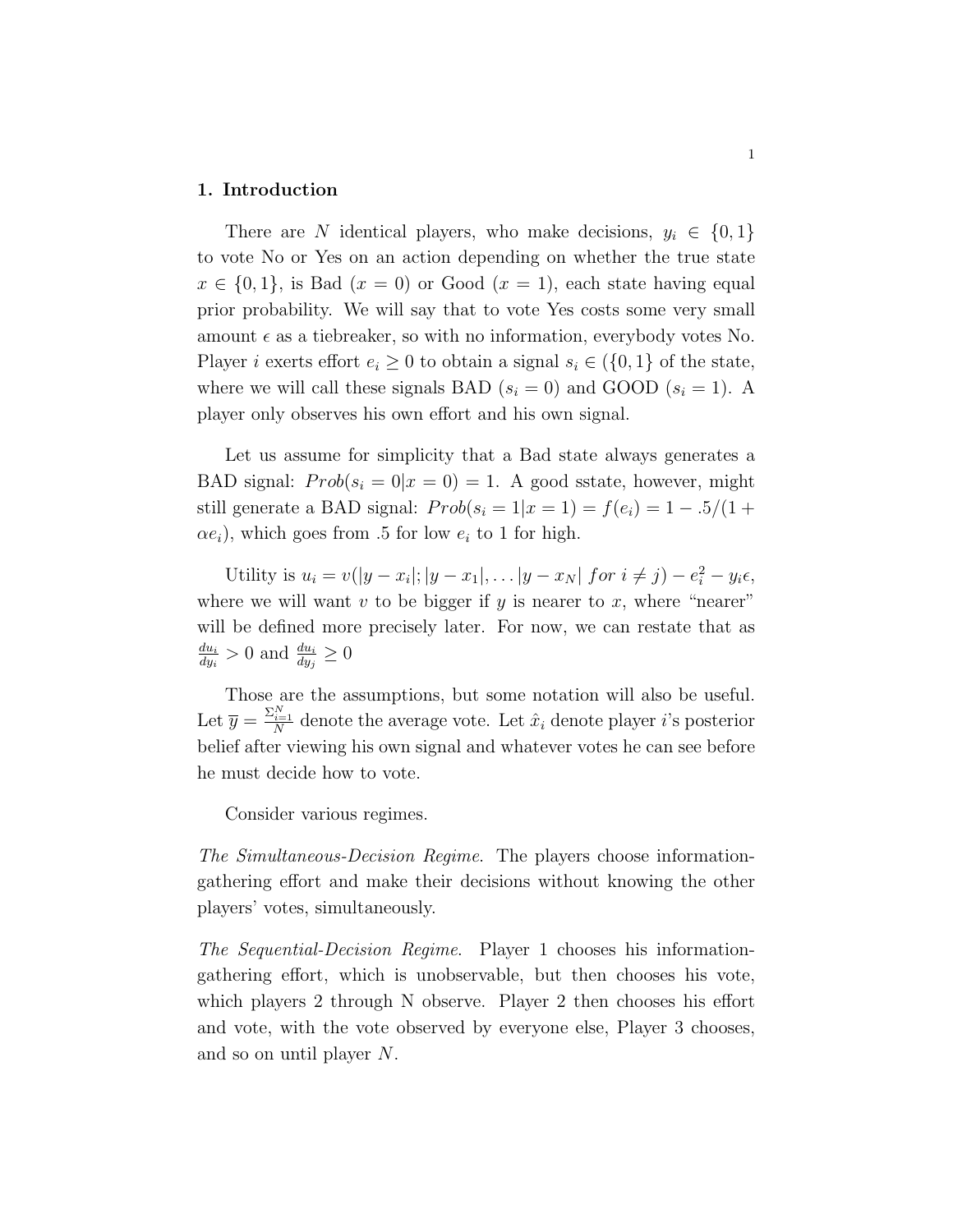The Pooled-Information Regime. All the players choose their information gathering effort simultaneously. They then reveal their "straw votes" simultaneously (it does not matter whether they do this sequentially or simultaneously since they have no incentive to lie). Then they choose their "actual votes"— the ones that enter the utility function– simultaneously (and, again, this could be sequential and it would make no difference).

### The Classic Model

In the classic model of Bikh et al there is no effort, so  $f(e_i) = \theta > .5$ , contrary to our assumption above. Also,  $v_i = v(|y - x_i|)$ , which is to say that player  $i$ 's utility is only affected by his own vote, not anybody else's. We will start with that model.

The big lesson of Bikh et al is that the Pooled-Information Regime is better than the Sequential-Decision Regime. If people vote sequentially, the votes of only the first few people will be informative, and the information of everyone after that is completely wasted.

What is not noted, but should be, is that the Sequential-Decision Regime is second-best. Cascades are good. Without cascades, people would make worse decisions. They only look bad because in comparison with an ideal situation in which everybody could consult together and pool their information, even at a coarse level, they could do even better.

## The Model with Costly Information

We'd like to make a second point: information is costly, the advantage of sequential over simultaneous information rises and the disadvantage of sequential versus pooled-information falls. This is because if information is costly, we do not necessarily WANT to get information from most of the players. If information is redundant and replicative, it is a bad thing, not a good thing, once we take into account the cost.

Utility is  $u_i = 1 - |\overline{y} - x| - e_i^2$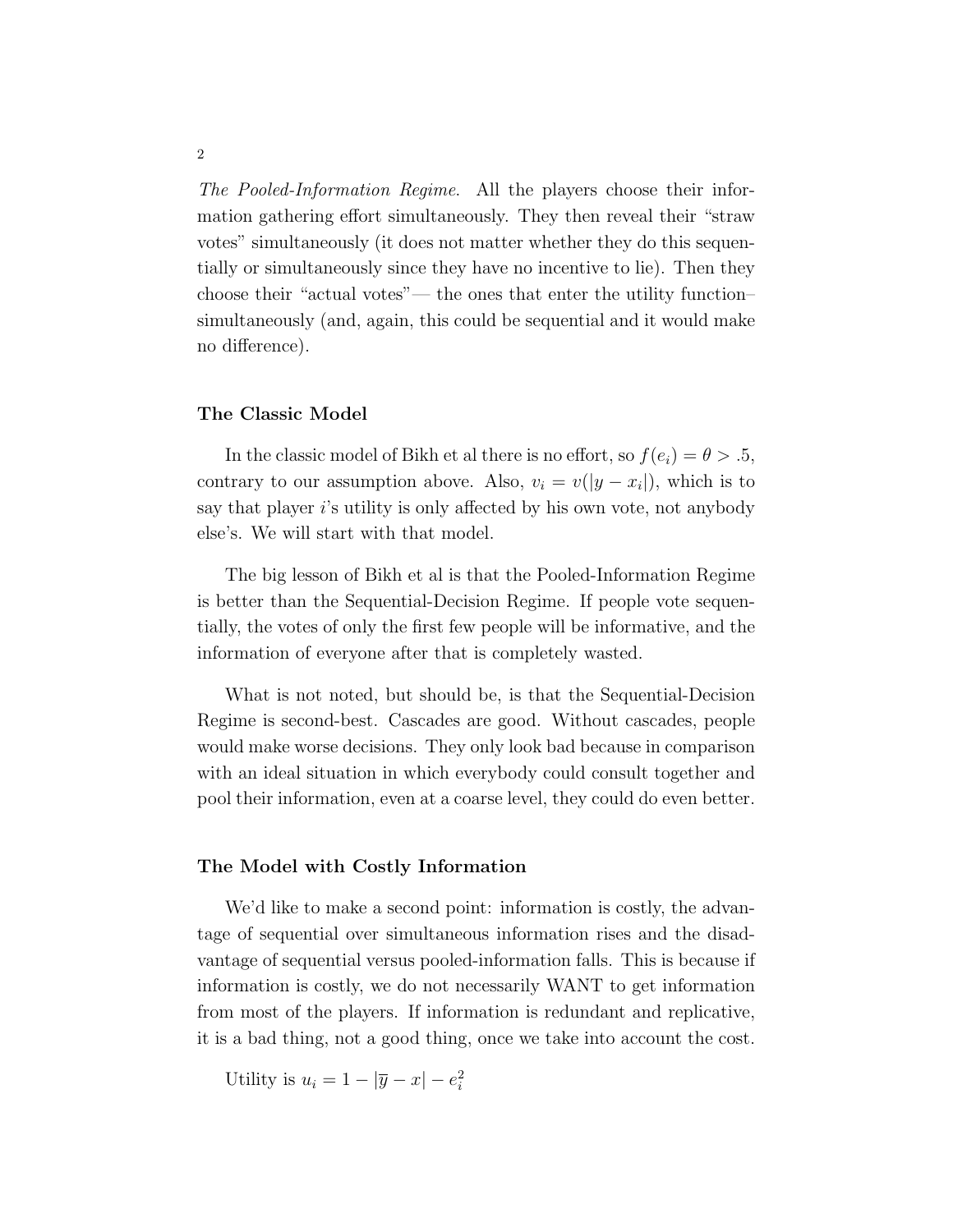We will later consider the utility function  $u_i = 1 - |y_i - x| - e_i^2$ 

We will also later consider risk aversion, which would mean that a further-off wrong decision is worse, as with  $u_i = 1 - (\overline{y} - x)^2 - e_i^2$ .

Our goal is to decide between two regimes, Sequential and Simultaneous.

SIMULTANEOUS. The player simultaneously pick their effort levels, receive signals, and vote.

(We should also look at a regime where they pick effort simultaneously, but vote after combining information. One where they pick effort simultaneously but vote sequentialy wouldb e no different.)

Player i will vote based on just his own signal. If he exerts effort  $e_i$ and receives signal BAD he will vote No. If he receives signal GOOD, his posterior probability is

$$
\hat{x}_i = [1 - .5/(1 + \alpha e_i)](1) + [.5/(1 + \alpha e_i)][0] = 1 - \frac{.5}{1 + \alpha e_i}
$$

He will vote Yes if he sees GOOD and No if he sees BAD.

If the state is Bad, with probability .5, both players will see BAD and vote No.

If the state is Good, with probability .5, the players see GOOD and votes Yes with probabilities  $1 - .5/(1 + \alpha e_1)$  and  $1 - .5/(1 + \alpha e_2)$ , and otherwise vote No.

The other player's action won't matter to his effort decision.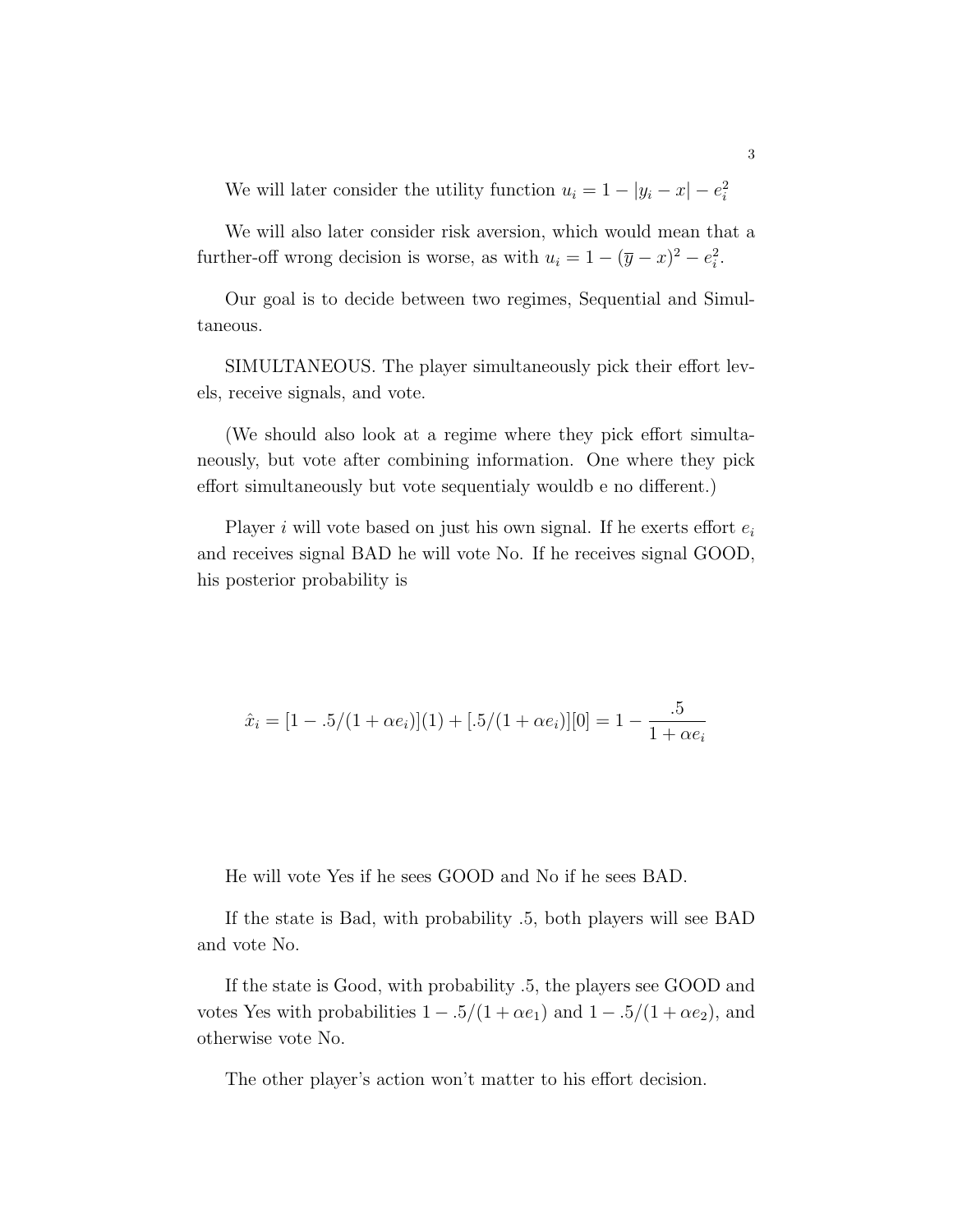Maybe this is easier in general form. Player 1's expected utility is

$$
Eu_1 = .5(1 - |0 - 0|) + .5[f_1f_2(1 - |1 - 1|) + f_1(1 - f_2)(1 - |.5 - 1|) + (1 - f_1)f_2(1 - |.5 - 1|)
$$
  
= .5 + .5f\_1f\_2 + .25f\_1(1 - f\_2) + .25(1 - f\_1)f\_2 - e\_1^2  
= .5 + .5f\_1f\_2 + .25f\_1 - .25f\_1f\_2 + .25f\_2 - .25f\_1f\_2 - e\_1^2  
= .5 + .25f\_1 + .25f\_2 - e\_1^2

Differentiating yields

$$
.25\frac{df_1}{de_1} - 2e_1 = 0
$$

so

$$
e_1^* = .125 \frac{df_1}{de_1}
$$

That might have a corner solution at 0.

SEQUENTIAL. Player 1 chooses effort and votes, observed in his voting (and perhaps in effort) by player 2. Then player 2 chooses his effort and votes.

The first player will vote based just on his own signal and will follow his signal in equilibrium. The second player will vote based on his own signal and the first player's vote. If player 1 votes No, player 2's posterior is

$$
\hat{x}_2 =
$$

Wait: player 2 has very few possible strategies. If his signal matches player 1's vote, he will vote with him. If it doesn't, he will still vote with him, because player 1 will exert more effort. Havnig the prior be .5 is special.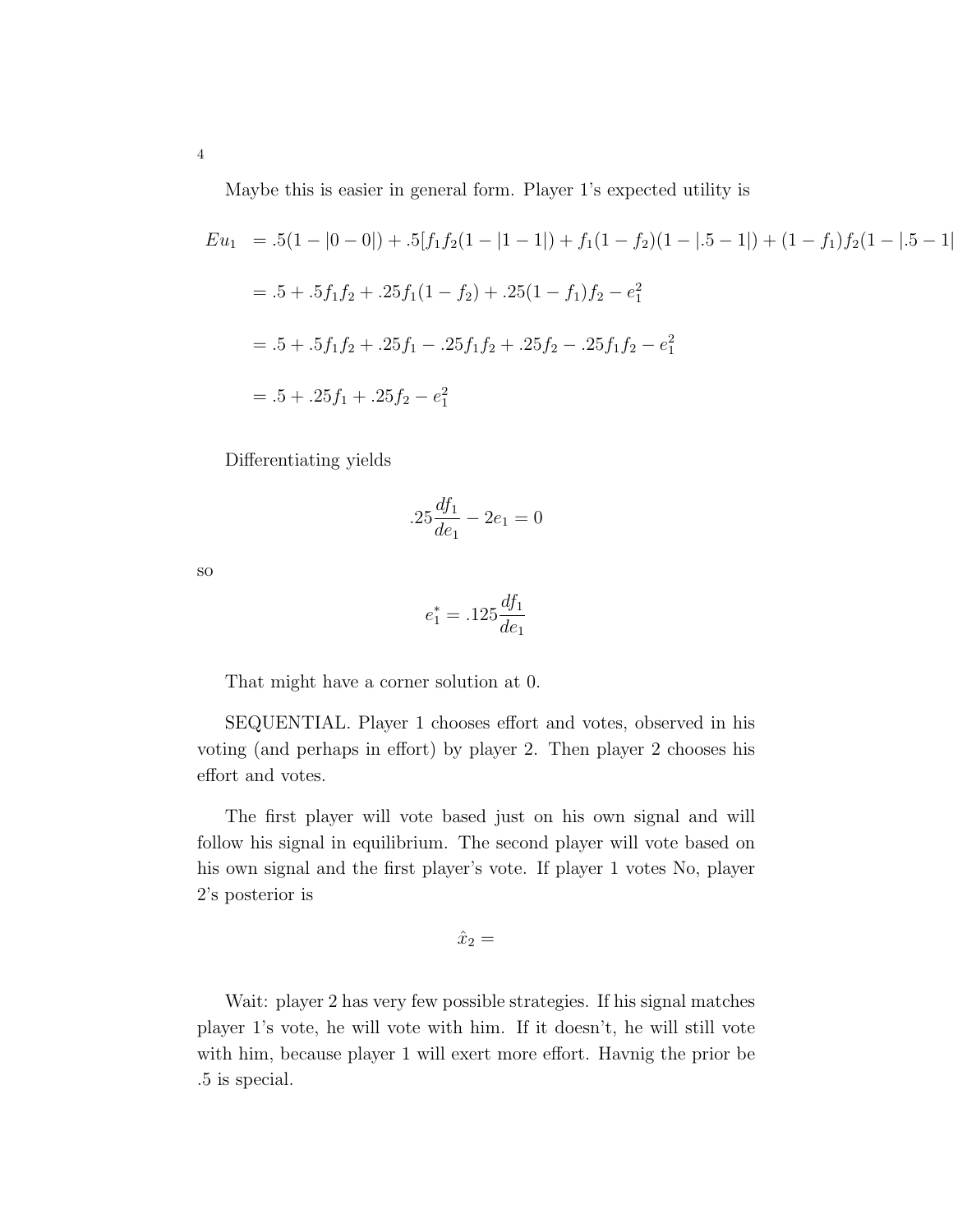The first player will choose more effort than in the simultaneous model, because his effort counts more. The second player will choose lower effort, and might choose zero effort if  $\alpha$  is big enough. (of coure, the first player would choose zero effort also, if  $\alpha$  is REALLY big).

The simultaneous model will generate more total effort and information. It also is better for the first player. The hard question is which generates more utility for the average player. Would the two players agree that the sequential regime is better, if they agree that they'll flip a coin to decide who goes first?

The sequential regime uses information more efficiently, because the second player can rely a little bit on the first player's information, indirectly, even though he can't observe it. Thus, I think it has to be better.

What is the first-best simultaneous and the first-best sequential regime? The sequential regime is better under the first-best in certain cases. If the first player votes No, then the second player may choose zero effort and vote No also.

Do this three ways. First, in this model with functional forms. Second, in the same model but with very general functions. Third, totally verbally. This would be important– to show that all three can get to the same result.

discussion: There are several problems: 1. The benefit from player 1's effort partially accrues to player 2. 2. Player 1's effort only determines his own vote, but player 2's vote also affects player 1's payoff. 3. Players 1 and 2 do not observe each other's signals.

" When an individual takes an action that is informative to others, it provides a positive externality. This desirable information externality is weaker when only past actions are observed than when past signals are observed, and once a cascade starts, the information externality disappears altogether. If an individual was expected to make the error of following the private signal instead of obeying the cascade, the